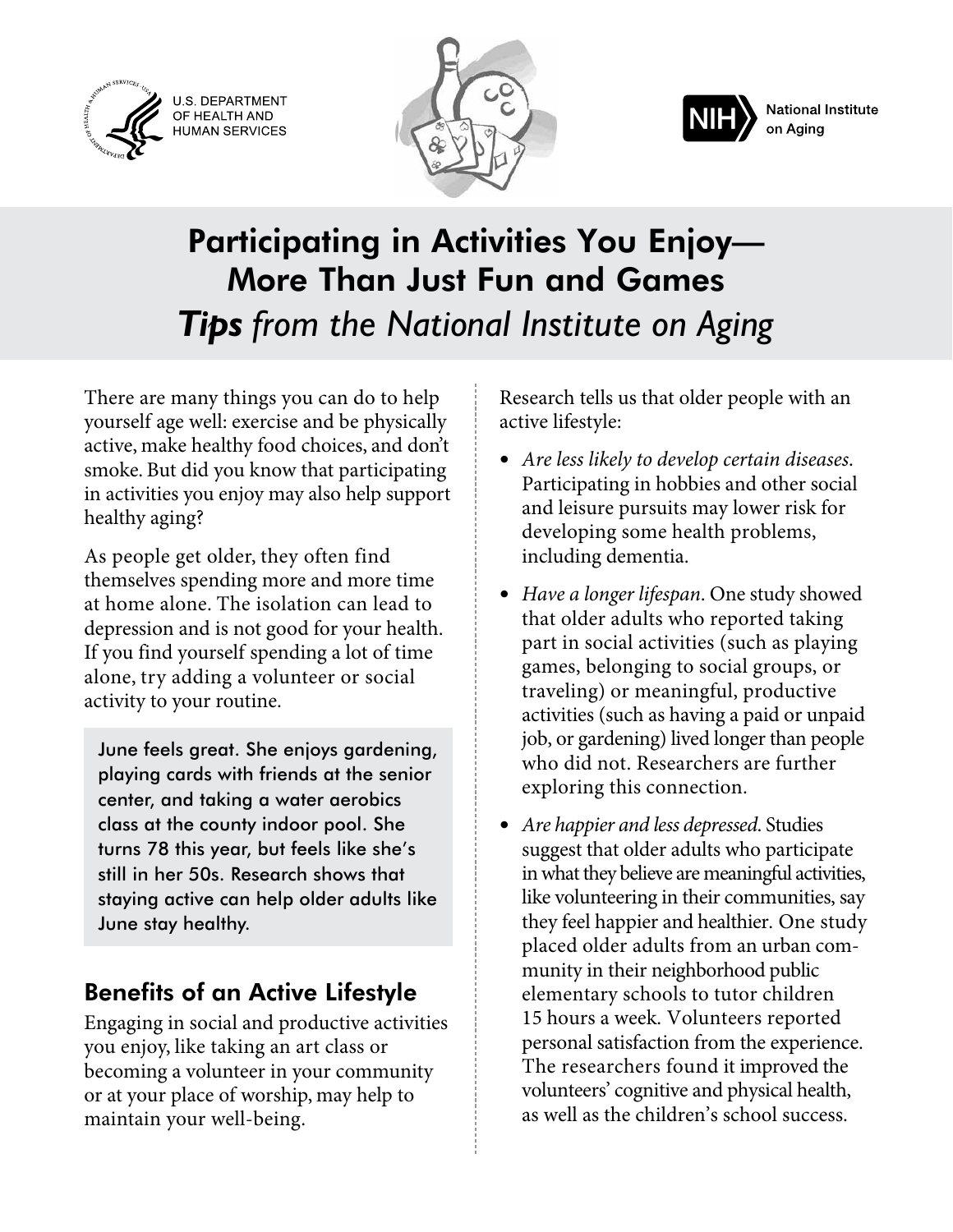Researchers think it might also have long-term benefits, lowering the older adults' risk of developing disability, dependency, and dementia in later life.

- *Are better prepared to cope with loss.*  Studies suggest that volunteering can help with stress and depression from the death of a spouse or other loved one. Among people who experienced a loss, those who took part in volunteer activities felt more positive about their own abilities (reported greater self-efficacy).
- *May be able to improve their thinking abilities.* Another line of research is exploring how participating in creative arts might help people age well. For example, studies have shown that older adults' memory, comprehension, creativity, and problem-solving abilities improved after an intensive, 4-week (8-session) acting course. Other studies are providing new information about ways that creative activities like music or dance can help older adults.

Melvin has not quite felt like himself since his retirement. He misses his customers and teaching new employees the trade. Linn used to care for her grand-children while her daughter was at work. Now that her grandchildren are in school, she has a lot of extra time on her hands. Melvin and Linn miss waking up with a feeling of purpose. They think joining a volunteer group might help. Research shows that people who are sociable, generous, and goal-oriented may feel happier and less depressed than other people.

## Activities to Consider

Would you like to get more involved in your community or be more socially active? There are plenty of places to look for opportunities, depending on your interests. Here are some ideas:

### **Get out and about**

- Visit a senior center and take part in its events and activities
- Play cards or other games with friends
- Go to the theater, a movie, or a sporting event
- Travel with a group of older adults, such as a retiree group
- Visit friends and family
- Try different restaurants
- Join a group interested in a hobby like knitting, hiking, birdwatching, painting, or wood carving
- Reconnect with old friends through your high school or college alumni association
- Visit local museums. Many offer free group tours.

#### **Learn something new**

- Take a cooking, art, dance, language, or computer class. Get in touch with your local community college. Many offer free or discounted courses for older adults.
- Form or join a book or film club
- Try yoga, tai chi, or another new physical activity
- Learn (or relearn) how to play a musical instrument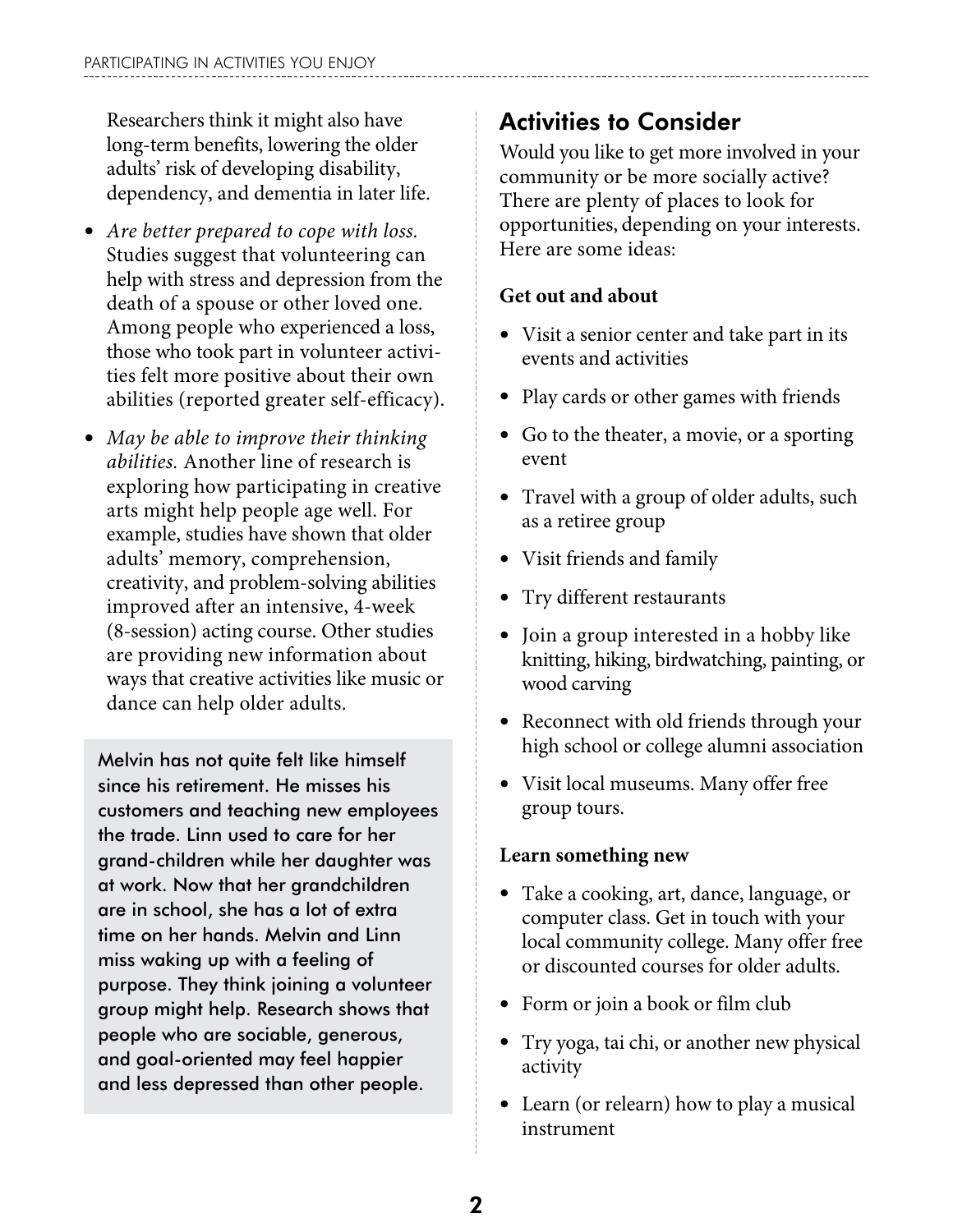When Maria was younger, she took part in rallies for local issues and even went to Washington, D.C., to hear Martin Luther King, Jr.'s "I Have a Dream" speech. Recently, she has been learning about problems with the environment and wants to get involved in finding a solution. She thinks it will be a good way to volunteer her time.

#### **Become more active in your community**

- Serve meals or organize clothing donations for people in need
- Help an organization send care packages to soldiers stationed overseas
- Care for dogs and cats at an animal shelter
- Volunteer to run errands for people with disabilities
- Join a committee or volunteer for an activity at your place of worship
- Volunteer at a school, library, museum, or hospital
- Help with gardening at a community garden or park
- Organize a park clean-up through your local recreation center or community association
- Sing in a community choral group, or play in a local band or orchestra
- Take part in a local theater troupe
- Get a part-time job
- Rediscover a favorite childhood pastime or teach it to a new generation embroidery, photography, building models, chess, baking, woodworking, calligraphy, or quilting

### **Be physically active**

- Garden or do yard work
- Take an exercise class or do exercises at home
- Go dancing
- Join a sports group for older adults, like a bowling club or bocce league
- Walk or bicycle with a friend or neighbor
- Take a swimming class
- Join a local hiking or mountain biking group. Try rowing, canoeing, or kayaking at a nearby lake or river.
- Start a weekly basketball or tennis game with friends
- Join a mall-walking group
- Play with your grandchildren. Teach them a game or dance you remember from childhood.

For more information about physical activity, check out *Go4Life®*. This exercise and physical activity campaign from the National Institute on Aging has exercises and free videos and print materials at *www.nia.nih.gov/Go4Life*.

Two years ago, Ted began volunteering at his senior center, then he started some clubs at the center. Now he volunteers 3 days a week, leads the center's theater group, and plays in a weekly dominoes game. He also recently joined a committee for his apartment building that meets twice a month. Ted is rushing all the time and thinks he might need to cut back.